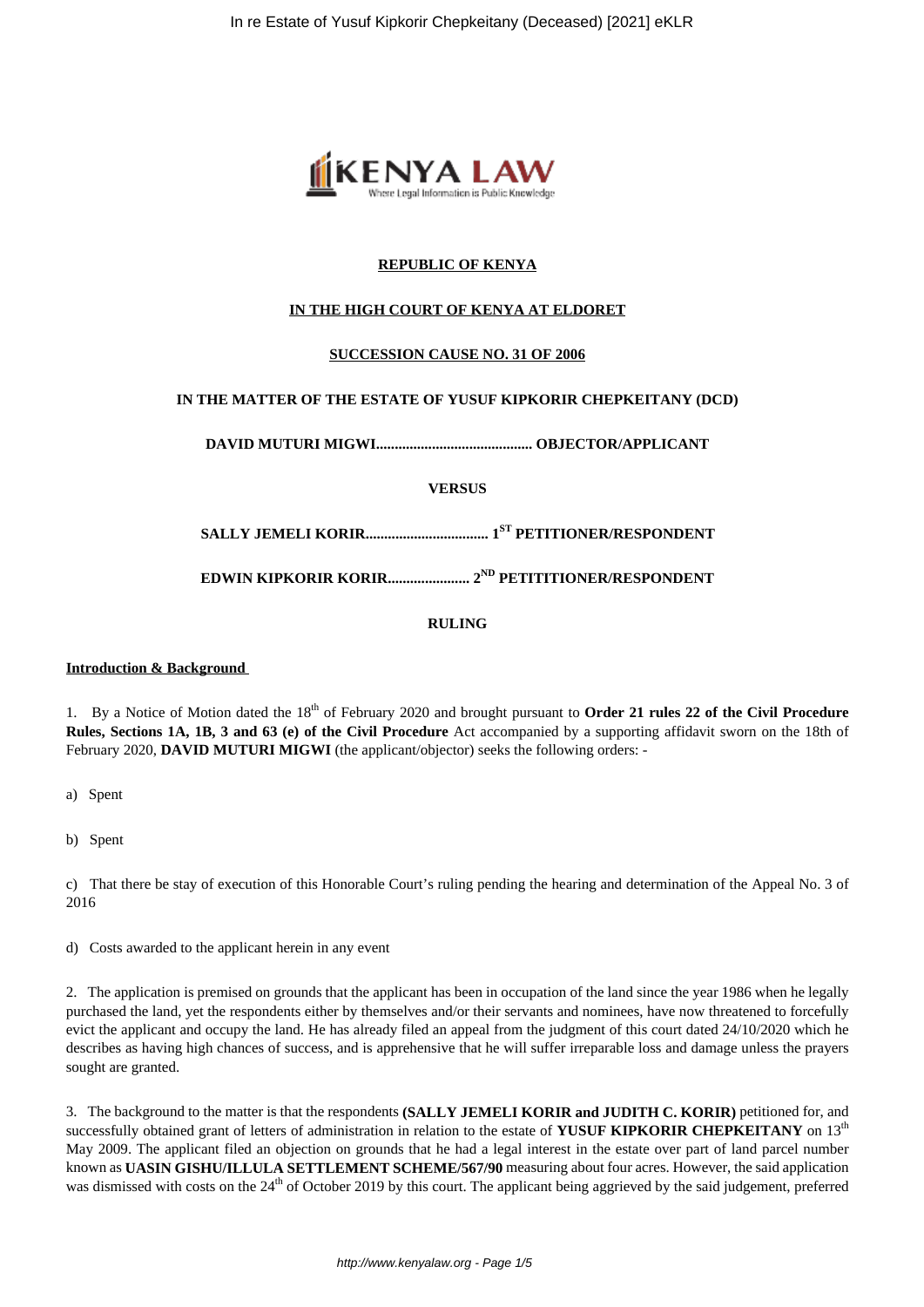## an appeal against it vide **Appeal No. 3 of 2016.**

4. The thrust of the applicant's case and as expressed in his affidavit is that he has been in occupation of the subject land since 1986 when he purchased the same and it is only fair and just that he be allowed to continue occupying it until the appeal is heard and finalized. He urges this court to issue the prayers sought as a way of restraining any adverse activities that would affect his interest until the appeal is heard and determined.

5. In opposing the application, the petitioners/respondents through their replying affidavits state that the application is inept, incompetent, scandalous, frivolous, malicious and res judicata and the same ought to be dismissed with costs.

6. The petitioners/respondents further depose that the applicant is engaged in forum shopping, having had his case over the same land, and his interest heard and dismissed by the **Environment and Land Court in ELC No.232 of 2012** and subsequently by the Court of Appeal in **Civil Appeal No. 47 of 2015**. For these reasons, the petitioners/respondents contend that the application is res judicata as the issue of ownership of the suit land has been determined with finality.

7. This court directed that the application be canvassed through written submissions, and parties to file their submissions within specified timelines. The applicant filed his submissions on the  $20<sup>th</sup>$  of January 2021 and the petitioners/respondents with leave of court, filed their submissions on the  $8<sup>th</sup>$  of April 2021.

8. Drawing from the **case Amal Hauliers Limited vs Abdulnasir Abukar Hassan [2017] eKLR**, it was submitted on behalf of the applicant that it is only fair for the court to grant the order of stay of execution pending hearing and disposal of the appeal so that his appeal is not rendered nugatory. It is pointed out that the applicant/objector has been in occupation of the suit land since 1986 and the respondents have never been in occupation or use of the same. He laments that he will suffer irreparable losses and damages if the respondents make good their threats to occupy and start using the land. It is his contention that he has a good chance that his case will succeed on appeal and therefore, the court should grant him the orders sought in order to preserve the property from interference.

9. The petitioners/respondents on their part maintain that the objector's proceedings were heard and finally determined by the ruling of this court delivered on the **24th of October 2019 and subsequently in 2 other cases namely ELC Case No. 232 of 2012 and Civil Appeal No. 47 of 2015**. That the issue of ownership of the land has been dealt with by the Environment and Land Court as well as the Court of Appeal, and in any case, despite challenging the ruling delivered on the  $24<sup>th</sup>$  of October 2019, the objector/applicant has not filed the proper documents for appeal.

10. In this regard, the petitioners/respondents submitted that there were two issues for determination namely;

a) whether there is a valid notice of appeal and

b) whether the applicant is entitled to the orders sought.

11. On the first issue, relying on the case of **Rhoda Wairimu Karanja & Anor v Mary Wangui Karanja & Anor [2014] eKLR** the respondents submitted that the applicant never sought leave to appeal against the ruling delivered by the court but opted to file the notice of appeal without leave contrary to the standard procedure in succession matters and therefore there is no appeal in the instant case.

12. On the second issue, they pointed out that the objector relied on sections of the law that do not deal with succession matters, and in any case **Order 21 Rule 22** does not exist in the Civil Procedure Rules. Even so, the petitioners proceeded to submit that the main grounds upon which grant of stay orders are sought, have not been met. They argued that the current application was brought with inordinate delay having been filed on the  $1<sup>st</sup>$  of February 2020 yet the ruling had been given on the  $24<sup>th</sup>$  of October 2019, 117 days later or 3 months and 26 days later.

13. Further, that the applicant has not demonstrated how he will suffer substantial loss should the appeal succeed and relied on the case of *James Wangalwa & Anor v Agnes Naliaka Cheseto [2012] eKLR* and *Daniel Chebutui Rotich & 2 others v Emirates Airlines, Civil Case No.368 of 2001*. They argued that there is no need for security considering that the two grounds stated above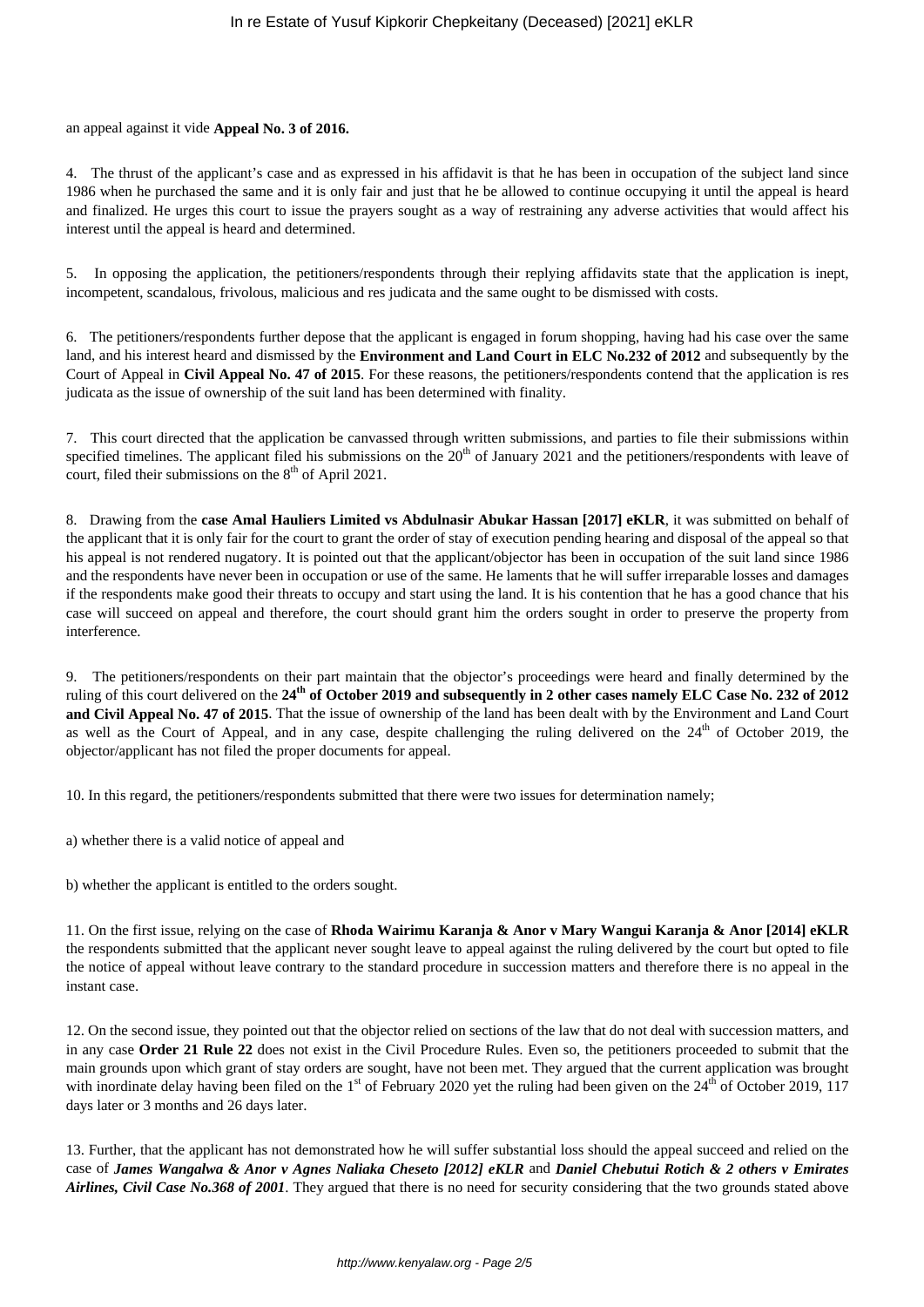have not been met, and this court is urged to dismiss the application and allow the respondents to enjoy the fruits of the judgement and conclude the succession proceedings.

## **Analysis and Determination**

14. A perusal of the pleadings and submissions made by the parties reveals that there is only one issue for determination and that is whether the applicant has made a case for grant of stay. However, two other issues emerge – namely

a) An issue of res judicata raised by the respondents in their replying affidavit even though the court in its ruling dated the  $24<sup>th</sup>$  of October 2019 had an opportunity to address this question and found that the issues were not res judicata since the Court of Appeal dismissed the case not on merit. In particular, the court in the said ruling observed:

*"11. In the premises, it cannot be said that the Applicant's application dated the 18th of June 2018 is res judicata for purposes of Section 47 of the Law of Succession Act. I would accordingly agree with the position taken by Hon. Kuloba J in HCCC No. 2340 of 1991: Mwangi Njangu vs Meshack Mbogo Wambugu & Another that:* 

## *"Res Judicata applies where there is an existing final judgement rendered upon the merits without fraud and collusion."*

I agree with the sentiments of Sewe (J). The Court of Appeal did not address the merits of the case and as such, the applicant is entitled to ventilate his grievance as an interested party in the estate of the deceased but within the ambit of the law.

b) I take cognizance of the fact the Objector/applicant in the notice of motion dated the  $18<sup>th</sup>$  of February 2020 has relied on wrong and or non-existent provisions of the law. For example, Order 21 rule 22 does not exist under the Civil Procedure Rules. In this regard, I am aware that there are courts where such a mistake would be fatal to the application. However, I am guided by the Overriding objective principle and the need to afford parties an opportunity to be heard and have their issues determined rather than focusing on technicalities. After all, the Oxygen Principle exists to mitigate the harshness of the Civil Procedure Rules, and breath life to substantive issues which would otherwise be drowned by the rules of procedure.

15. I will now proceed to address the issue for determination. Considering that the application seeks to stay the execution of the ruling of this court, **Order 46 Rule 6 (2) of the Civil Procedure Rules** is instructive. The said provision requires that an applicant must demonstrate the following: -

#### *a. Substantial loss may result to the applicant unless the order was made;*

#### *b. The application was made without unreasonable delay; and*

## c. *Such security as the court orders for the due performance of such decree or order as may ultimately binding on him has been given by the applicant.*

16. Evidently, the three conditions set out in Order 42 Rule 6 cannot be severed and must be read to mean that the conditions are cumulative and simultaneous. This position finds support in Electro *Watts Limited v Alios Finance Kenya Limited [2018] eKLR* where the learned judge noted that use of the word "and" connotes that all three conditions must be met simultaneously.

17. It is also clear from the provisions of Order 42 rule 6 that the court must be satisfied that there is *"sufficient cause"* to grant a stay. As such and as rightly noted by court in *Catherine Njeri Maranga v Serah Chege & another [2017] eKLR,* the filing of an appeal does not, *ipso facto*, guarantee stay of execution of the court's orders.

18. The court must therefore be satisfied that two key conditions are met namely; whether the applicant will suffer substantial loss if the order is not made; and secondly, whether the applicant is willing to give such security for the due performance of the decree or order in issue, as may ultimately be binding on him or her.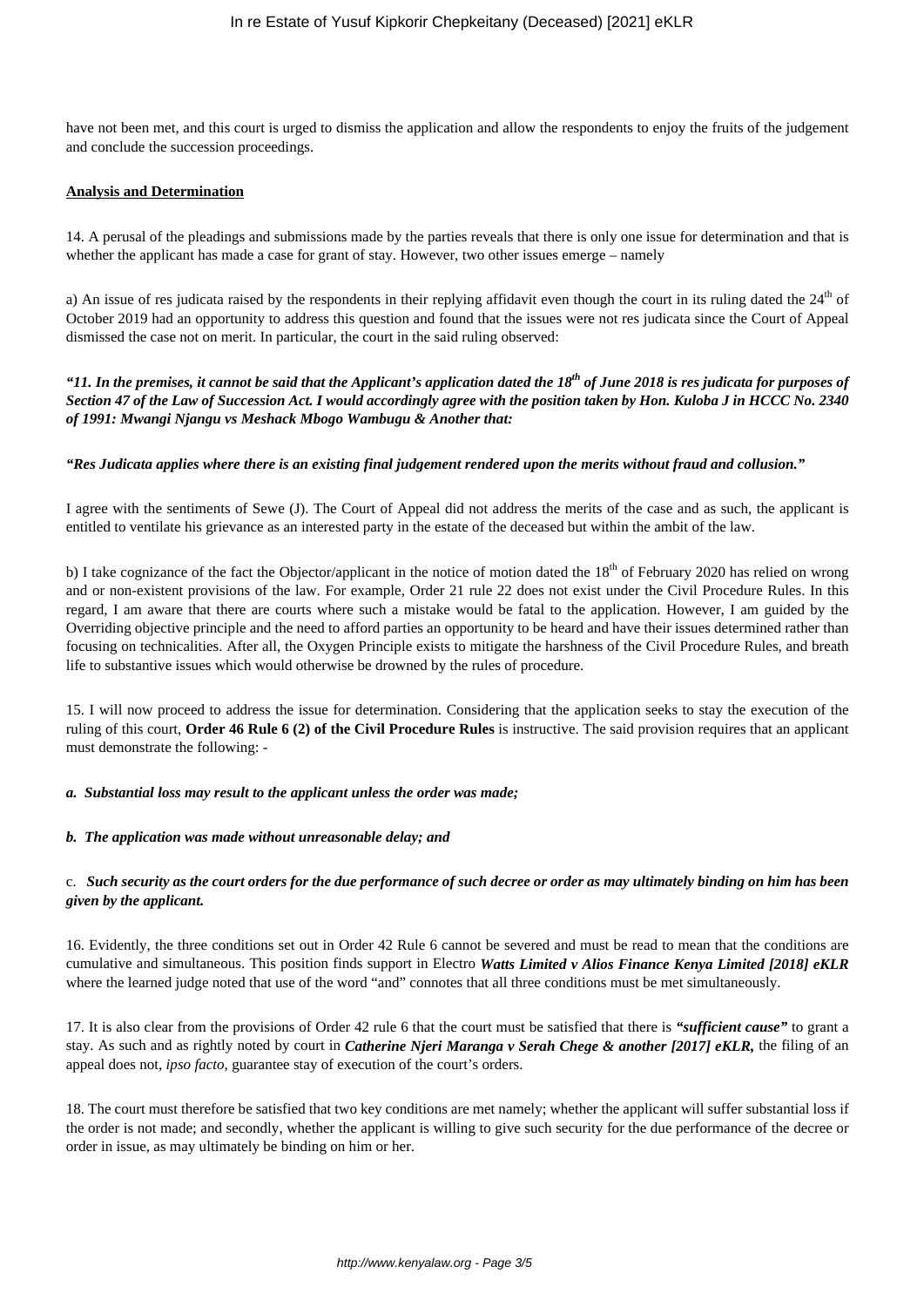19. In *Western College of Arts and Applied Sciences v Oranga & Others (1976-80) 1 KLR,* the Court of Appeal for East Africa stated in respect of stay of execution, that for an order of stay of execution to lie, there must be positive requirements therein which would or could be affected or tampered by the stay. In particular, the court observed: -

*"But what is there to be executed under the judgment, the subject of the intended appeal" The High Court has merely dismissed the suit with costs. Any execution can only be in respect of costs. In* **Wilson v Church** *the High Court had ordered the trustees of a church to make a payment out of that fund. In the instant case the High Court has not ordered any parties to do anything, or to refrain from doing anything, or to pay any sum. There is nothing arising out of the High Court Judgment for this Court, in and application for stay, it is so ordered"*

20. Similarly, in *Milcah Jeruto vs Fina Bank Ltd [2013] eKLR* the court held that an order for stay cannot be granted where a negative order has been issued. Moreover, under *Section 2 of the Civil Procedure Act*, the definition of a decree holder alludes to an order that is capable of being executed. Therefore, it is only upon a positive order that execution can be undertaken hence the court can issue stay orders.

21. Conversely, where there is a negative order and/or an order that cannot be executed, then no stay can be granted. *In Executive Estates Limited vs. Kenya Posts & Anor. [2005] 1 E.A. 53* the court adopted this position noting that *"…… The order which dismissed the suit was a negative order which is not capable of execution."*

22. In *Co-operative Bank of Kenya Limited v Banking Insurance & Finance Union (Kenya) [2015] e KLR the Court of Appeal* held that:

*'An order for stay of execution [pending appeal] is ordinarily an interim order which seeks to delay the performance of positive obligations that are set out in a decree as a result of a Judgment. The delay of performance presupposes the existence of a situation to stay – called a "positive order" – either an order that has not been complied with or has partly been complied with. See, for this general proposition, the holding of the Court of Appeal of Uganda in Mugenyi & Co. Advocates v National Insurance Corporation (Civil Appeal No. 13 of 1984) where it was stated:*

*'….. an order for stay of execution must be intended to serve a purpose ...' "* 

23. It is therefore clear from the afore-going decided cases, that any order which is the subject of an appeal to the Court of Appeal be it in judicial review proceedings or civil proceedings, must be capable of execution for them to be amenable to stay of execution.

24. My perusal of the application and the record, reveals that the ruling that the applicant seeks to appeal is a negative order, that is, an order incapable of execution. There is nothing which the Court ordered to be done or to refrain from being done. All the court did was to dismiss the applicant's application dated the 18<sup>th</sup> of June 2018. Moreover, even if the applicant was to fail to deposit security, there is no order that would be executed for this court to grant stay.

The appropriate application that would have sufficed would be stay of proceedings but which the applicant has not sought.

25. The upshot is that the applicant has not met the threshold to warrant granting stay orders. Consequently, the notice of motion dated the 18<sup>th</sup> of February 2018 lacks merit and is dismissed with costs to the respondents.

## **VIRTUALLY DELIVERED AND DATED THIS 3RD DAY OF JUNE 2021 AT ELDORET**

## **H.A. OMONDI**

## **JUDGE**

**Mrs Owino for applicant**